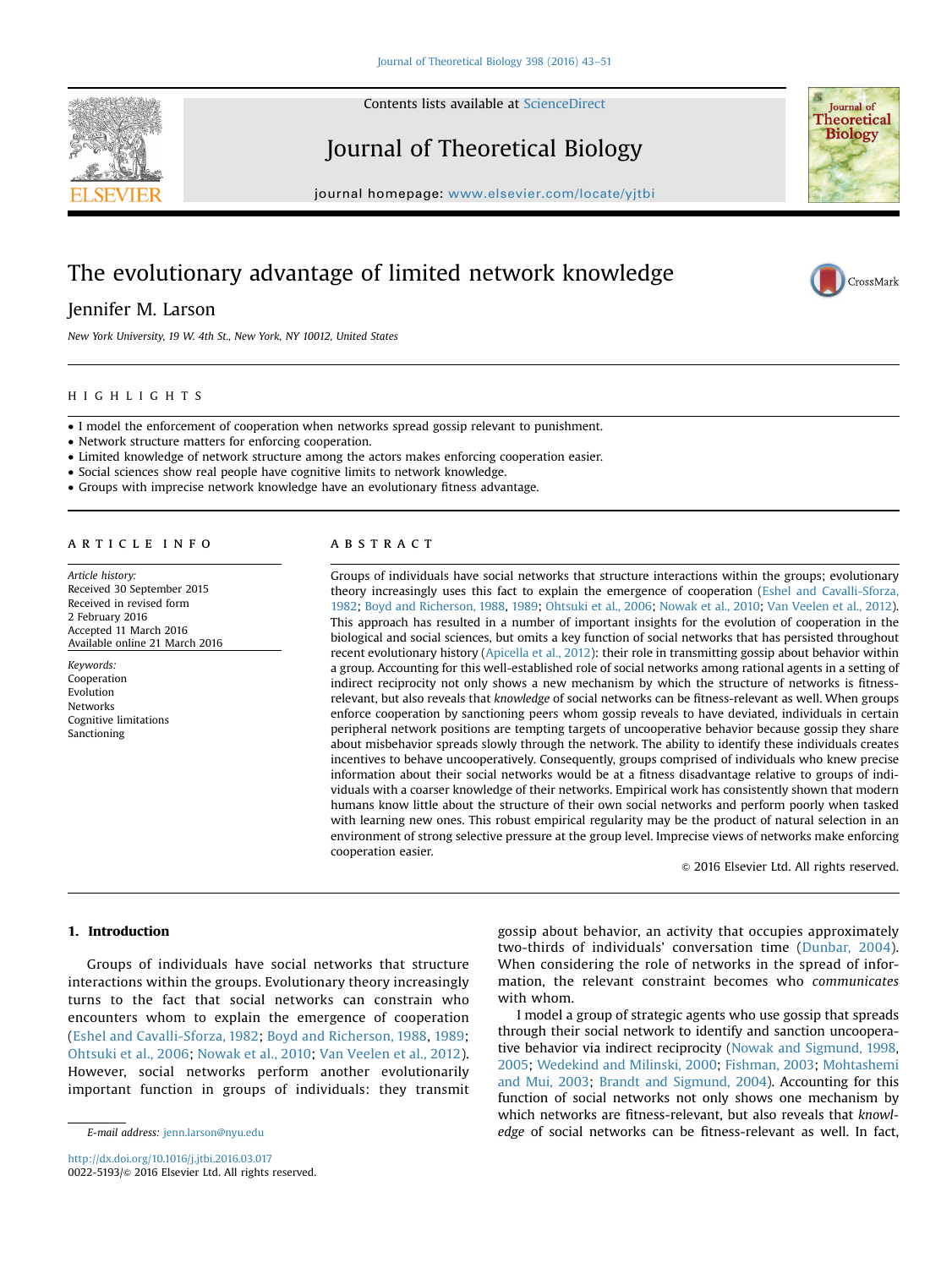groups comprised of individuals who possess precise information about their social networks would be at a fitness disadvantage relative to groups with individuals who hold a coarser picture of their networks.

Empirical work has consistently shown that modern humans know very little about the structure of their own social networks and perform poorly when tasked with learning new social networks ([Bernard et al., 1980](#page-7-0), [1982](#page-7-0); [Bondonio, 1998;](#page-7-0) [Simpson et al.,](#page-8-0) [2011;](#page-8-0) [De Soto et al., 1968](#page-8-0); [Picek et al., 1975](#page-8-0); [Freeman, 1992;](#page-8-0) [Kumbasar et al., 1994\)](#page-8-0). This robust empirical regularity may be the product of natural selection in an environment of strong selective pressure at the group level. Imprecise views of networks make enforcing cooperation easier.

### 2. Networks and the evolution of cooperation

Social networks research is premised on the recognition that individuals have ties to some – often not all – others within a group of interest, and these ties connote affinity, or frequent interaction, or preferential treatment, or kinship, or a channel of information, or a source of peer pressure, or possibly all of these. Social networks structure relationships among individuals within groups.

Social networks appear to have been a part of group structure over long timescales [\(Apicella et al., 2012\)](#page-7-0). Evolutionary theory increasingly turns to this structure as part of the explanation for the emergence of cooperation [\(Nowak et al., 2010\)](#page-8-0): repeated interactions with social contacts allow for direct reciprocity ([Boyd](#page-8-0) [and Richerson, 1988\)](#page-8-0), closed communities allow for indirect reciprocity ([Boyd and Richerson, 1989\)](#page-8-0), and the ability to form lasting associative connections fosters cooperation that persists over time ([Eshel and Cavalli-Sforza, 1982](#page-8-0)).

Key to these explanations is a set of interactions that are structured – who encounters whom is limited and fixed [\(Ohtsuki](#page-8-0) [et al., 2006](#page-8-0)). However, as groups become more sophisticated, complex and mobile over time, the structure may manifest itself not in constraints on who encounters whom but on who communicates with whom. The more collaborative activities a group undertakes, the more chances there are to encounter all others in the group while communication about behavior in these encounters may be confined to social contacts. In a modern market setting, for instance, members of a group may all have a chance of transacting with any other, but the social network determines whom they tell about their interactions.

The role of networks in information spread has been widely recognized. In modern societies, social networks have been found to structure communication relevant to finding jobs [\(Granovetter,](#page-8-0) [1973\)](#page-8-0), learning about new agriculture technologies [\(Conley and](#page-8-0) [Udry, 2010](#page-8-0)), making financial decisions (Dufl[o and Saez, 2002\)](#page-8-0), making preventive health decisions ([Rao et al., 2007](#page-8-0)), establishing social collateral [\(Karlan et al., 2009\)](#page-8-0), becoming aware of opportunities for gain ([Larson and Lewis, 2016\)](#page-8-0), and, frequently, gossiping about the behavior of others ([Dunbar, 2004](#page-8-0); [Gluckman,](#page-8-0) [1963](#page-8-0)).

Some argue that language may have evolved to facilitate group bonding [\(Dunbar, 1998\)](#page-8-0), perhaps specifically to allow gossip as a means of social control as group size became large [\(Enquist and](#page-8-0) [Leimar, 1993](#page-8-0); [Wilson et al., 2000\)](#page-8-0). A host of non-evolutionary models show that social sanctioning by peers can enforce cooperative behavior ([Kandori, 1992;](#page-8-0) [Greif, 1993;](#page-8-0) [Fearon and Laitin,](#page-8-0) [1996](#page-8-0); [Dixit, 2004;](#page-8-0) [Wolitzky, 2013](#page-8-0); [Larson, 2016](#page-8-0)), and experimental subjects gossip in ways that ultimately support higher levels of cooperation ([Sommerfeld et al., 2007](#page-8-0)).

Standard models of the evolution of cooperation leave little room for communication and gossip in the form observed among modern humans.<sup>1</sup> In these models, agents need know nothing about the environment they are in, the game they are playing, what individuals far away are doing, and they do not form a forward-looking strategy. Such approaches generate elegant explanations for the evolution of cooperation and its stability. However, given the empirical role that social networks play in spreading information, the utility of this information for sanctioning strategies that are able to promote cooperation, and the observation that evolution may also shape social networks ([Api](#page-7-0)[cella et al., 2012](#page-7-0)), a full understanding of the fitness implications of social networks requires accounting for realistic gossip.

#### 3. Network knowledge

The model below isolates a mechanism by which social networks bear on group fitness: groups of strategic actors use gossip transmitted through their network to identify and punish noncooperators. Accounting for gossip in a strategic setting reveals a surprising relationship between cooperation and network knowledge: knowing less about one's network can make enforcing full cooperation easier.

Limited network knowledge facilitates cooperation because individuals occupying certain positions within a network can be particularly tempting targets of misbehavior. Some are unable to spread gossip about others' misbehavior widely and quickly, and so misbehavior targeted at them is more difficult to sanction. When everyone perfectly knows the full network structure, these individuals can be perfectly identified and targeted. When instead individuals possess a coarser, limited view of their network, identifying the most vulnerable can be impossible, removing the temptation to act uncooperatively.

The advantage of limited network knowledge helps make sense of the robust empirical finding that modern humans know very little about their own social networks despite making constant use of them. Individuals perform consistently poorly when recalling the structure of their own social networks and when retaining information about new social networks [\(Bernard et al., 1980](#page-7-0), [1982;](#page-7-0) [Bondonio, 1998](#page-7-0); [Simpson et al., 2011](#page-8-0)). People rely on a series of imprecise compression heuristics to store the complicated object in memory ([Brashears, 2013](#page-8-0); [Krackhardt and Kilduff, 1999](#page-8-0); [De](#page-8-0) [Soto, 1960](#page-8-0)), recall networks with a high degree of error [\(De Soto et](#page-8-0) [al., 1968;](#page-8-0) [Picek et al., 1975;](#page-8-0) [Freeman, 1992](#page-8-0); [Kumbasar et al., 1994\)](#page-8-0), and assign low salience to the precise recall of links ([Killworth and](#page-8-0) [Bernard, 1976;](#page-8-0) [Brewer and Webster, 2000](#page-8-0)). Early human groups would not have been much easier to keep track of since even the smaller social groups of the Pleistocene had around 50 members ([Dunbar, 1992](#page-8-0)), yielding 2450 possible relationships.

The model below shows that precise knowledge of the network structure can confer a fitness disadvantage on the group – limited knowledge of the network makes enforcing cooperation easier, often substantially so. This suggests that under multilevel selection ([Pacheco et al., 2006;](#page-8-0) [Chalub et al., 2006\)](#page-8-0), in the presence of high selective pressure at the group level [\(Bowles, 2006](#page-8-0), [2009\)](#page-8-0), groups of individuals with a limited capacity to know and recall the full network face an evolutionary advantage.

 $1$  While some argue that gossip may be a source of rapid agreement on a player's reputation [\(Ohtsuki et al., 2009;](#page-8-0) [Nakamura and Masuda, 2011](#page-8-0); [Ghang and](#page-8-0) [Nowak, 2015](#page-8-0)), with an attendant danger of manipulation through false gossip [\(Nakamaru and Kawata, 2004](#page-8-0); [Nowak and Sigmund, 2005;](#page-8-0) [Sommerfeld et al.,](#page-8-0) [2007](#page-8-0)), gossip has yet to be incorporated as the flow of information through links in a social network or among strategic, forward-looking players.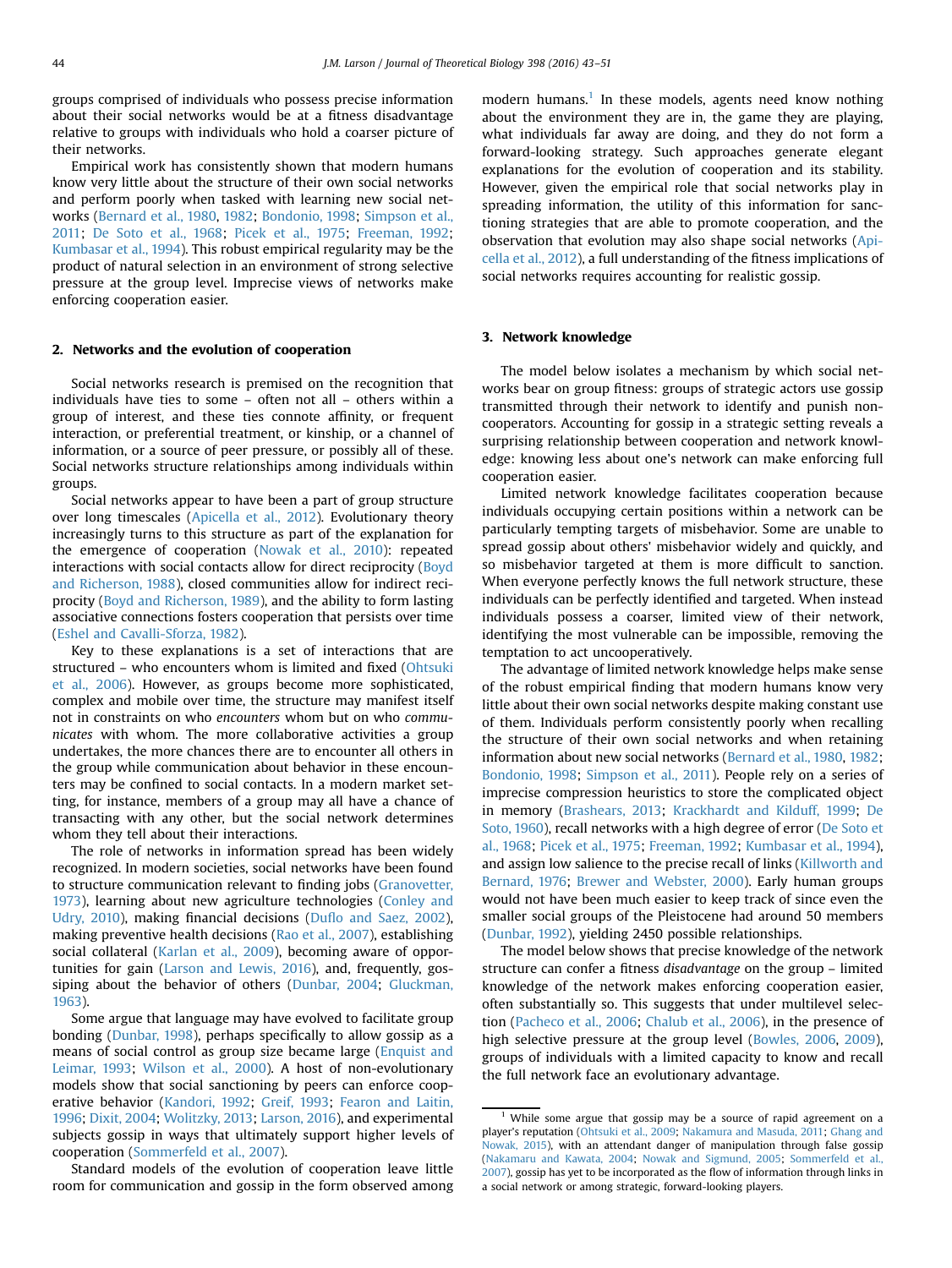# 4. Strategic social sanctioning

The model below considers a group of individuals who can randomly interact but who share gossip with a constrained set of others determined by their social network. Individuals use the gossip to sanction misbehavior and enforce cooperation. When someone misbehaves, others hear about it from their social contacts, who spread the news to their social contacts, and so on. Knowledge of misbehavior allows others to punish it; the threat of this punishment can incentive cooperation. Specifically, an individual's expectation that many others will learn about his misdeed and punish him can incentivize him to behave cooperatively.

The approach follows the community enforcement literature ([Kandori, 1992\)](#page-8-0) and others who have accounted for networks in strategic play ([Larson, 2016](#page-8-0); [Wolitzky, 2013\)](#page-8-0). The game is not evolutionary, but has implications for group fitness. The total value experienced by the group is increasing in the number of cooperators and maximized under full cooperation. Given the distinctly lethal character of inter-group competition among humans ([Bowles, 2006](#page-8-0)), this value can be thought of as group fitness.

Agents in the model use strategies that mimic strategies used by real groups of individuals who turn to in-group policing and threats of social sanctions to enforce cooperative behavior ([Fearon](#page-8-0) [and Laitin, 1996](#page-8-0); [Miguel and Gugerty, 2005](#page-8-0); [Gugerty, 2007\)](#page-8-0). Moreover, a propensity to sanction uncooperative behavior is strong in laboratory settings; individuals will sanction even at cost to themselves ([Fehr and Gächter, 1999](#page-8-0), [2002\)](#page-8-0). In the model, sanctioning is incentive compatible and over-sanctioning must be policed by peers. That cooperative behavior, including refraining from antisocial punishment, can be sustained in equilibrium is consistent with experimental evidence that subjects apply punishment in ways they believe to be consistent with norms shared among their group [\(Ertan et al., 2009](#page-8-0)).

I compare two scenarios of knowledge that the individuals are assumed to possess about the network in which they reside. The first assumes that all individuals know their full network with precision. The second (and more realistic) assumes that individuals know only a very coarse bit of information about the network. In the former, any individual could calculate "if I behave uncooperatively against  $i$ , exactly  $n$  people will know in the next period,  $n'$  people will know in the period that follows,  $n'$  people will know in the period that follows…" and so on. In the latter, the coarsening is equivalent to knowing "if I behave uncooperatively against anyone, roughly n people will eventually know."

I show that coarse information about the network actually makes enforcing cooperation easier, often strictly easier.

# 5. Model setup

Let N be a group with players  $\{1, ..., n\}$ . Define an infinitely repeated game G such that all players play one round of prisoner's dilemma with an independently drawn random opponent each period, so that the probability of interacting with a given other player is  $\frac{1}{n-1}$  in each period. Nature reveals to each player only his own pairing. Each round faces payoffs:

$$
\begin{array}{cc} & c & d \\ c & \begin{pmatrix} 1,1 & -\beta,\alpha \\ \alpha,-\beta & 0,0 \end{pmatrix} \end{array}
$$

where  $\alpha$  > 1,  $\beta$  > 0, and  $\frac{\alpha-\beta}{2}$  < 1. Players discount future payoffs with a common discount factor  $\delta$  < 1.

Gossip within the group occurs according to a "communication network" defined by the pair  $(g^N, N)$  with  $n \times n$  adjacency matrix  $g^N$  where  $g_{ij}^N = g_{ji}^N = 1$  indicates a link between  $i \neq j \in N$ . For simplicity, I will refer to the network as " $g^N$ ," or simply as g when the group identity is unimportant. Links in the networks are undirected and unweighted.

In a standard setup with rational agents (as in [Larson, 2016](#page-8-0)), all individuals would be assumed to have common knowledge of their network structure, which means all individuals would know the set of nodes N and the full set of links among them,  $g<sup>N</sup>$ , and would know that others know this, would know that others know that others know this, and so on. This standard approach assumes one of many possible network knowledge environments in which individuals could be situated. I label it PRECISE since it entails all agents knowing their network structure precisely, and compare it to an alternate network knowledge environment defined below, COARSE, in which agents know only a coarse description of their network.

The communication network transmits relevant information about rounds (clarified below). Actions are unobservable to individuals not party to the interaction. Information spreads truthfully and deterministically through the network at a rate  $r = \frac{Degree}{Round}$ <br>The general results hold when information entool is stochastic The general results hold when information spread is stochastic, though require much more cumbersome notation. The appendix explores the potential problem of manipulation through untruthful gossip ([Nakamaru and Kawata, 2004](#page-8-0); [Sommerfeld et al., 2007\)](#page-8-0). When  $r=1$ , news about rounds spreads one degree, to the immediate neighbors, before players are rematched and play again. When  $r=2$ , news spreads two degrees, from person to person to person along links in the social network before the next round, and so on (Fig. 1).



Fig. 1. The reach of messages by  $t+1$  when sent by player 1 (left) in t and player 8 (right) in t when  $r=1$  in an example network. Gossip sent by player 8 reaches more people quickly than gossip sent by player 1.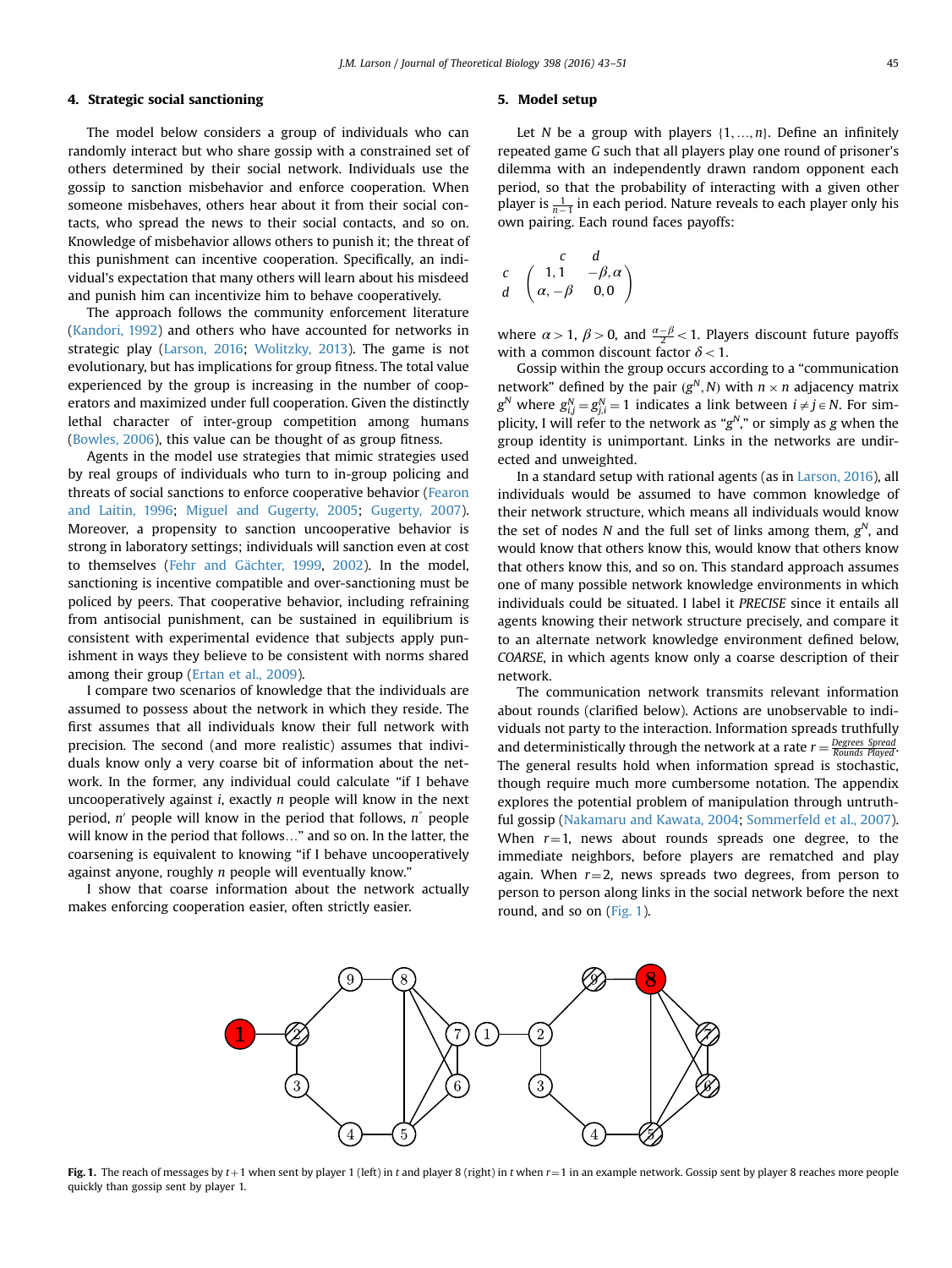# <span id="page-3-0"></span>6. Strategies

Here I focus on in-group policing strategies that make use of gossip and threaten to punish defectors for T rounds, where punishment takes the form of capitulation (the actor being punished plays  $c$  while the punisher is allowed to play  $d$ , akin to extracting a fine). $2$  These strategies are the rational agent analogue to strategies with second-order norms like stern-judging [\(Pacheco](#page-8-0) [et al., 2006](#page-8-0); [Scheuring, 2010](#page-8-0)) and "Kandori" [\(Ohtsuki and Iwasa,](#page-8-0) [2007\)](#page-8-0): they regard those who cooperate with "good" individuals and defect against "bad" individuals as "good", and those who defect against "good" individuals and cooperate with "bad" individuals as "bad."

The strategies rely on gossip spread through the network: they are a mapping from messages received into actions. While others have considered the role of gossip as a general source of coordination ([Ohtsuki et al., 2009\)](#page-8-0), here gossip is specifically a set of messages sent by victims of misbehavior to neighbors in the network who pass it along to their neighbors who pass it along and so on.

Suppose that victims of misbehavior send messages to their network neighbors about the offender, including the offender's identity and the round in which the offense occurs.<sup>3</sup> Strategies are then a mapping from the content of these messages received into the action set  $\{c, d\}$ .

Specifically, call  $M_{i,t}$  the set of individuals about whom i has received messages by the start of time  $t$  about rounds that have occurred since  $t-T$ . Then we can define an in-group policing strategy profile  $\sigma^{NWIGP}$  on a network that maps  $M_{it} \rightarrow \{c, d\}$ :

All players play  $c$  in the first round. Subsequently, all players  $i$  in round t play c if matched with  $j \notin M_{i,t}$  and d if matched with  $j \in M_{i,t}$ . When player j plays player i and  $j \in M_{i,t}$  but  $i \notin M_{i,t}$ , (i knows j deserves punishment but not vice versa), j plays c while i plays d. When *j* plays *i* and  $j \in M_{i,t}$  and  $i \in M_{i,t}$  (both know each other deserves punishment), both play d.

Define the messages as follows: when *i* deviates from  $\sigma^{NWIGP}$  in a round with in-group member *j*, *j* sends a message  $m_{j,i,t} = \{i, t\}$  to himself and his neighbors which spreads through the network g at rate r.

The appendix elaborates on the behavior prescribed by the strategies both in and out of equilibrium. Incentives to deviate depend on the number of others who receive messages from any prospective victim and how quickly, which is a function of the network. Let  $\ell(i, j)$  be the length of the shortest path from i to j. Define *i*'s **k-neighborhood** in network  $g^A$ ,  $N_i^k(g^A)$  to be the set of all i such that the shortest path from *i* to *i* is loss than or gould to *k*  $j$  such that the shortest path from  $i$  to  $j$  is less than or equal to  $k$ . That is,

 $N_i^k(g^A) = \{j \in A : \ell(i,j) \leq k, i \neq j\}.$ 

The reach of messages is a function of the network structure and the size of k-neighborhoods within the network.

#### 7. Optimality of limited network knowledge

Given the bounds on  $\alpha$  and  $\beta$ , the globally efficient outcome is full cooperation. Any deviation destroys value, so although an evolutionary process is not modeled here, group fitness would be increasing in the number of cooperators in equilibrium. The conditions under which  $\sigma^{NWIGP}$  supports full cooperation depends on the network knowledge environment.

Define network knowledge environment PRECISE as that in which all players perfectly know g- the set of nodes and all links among them– and this knowledge is common knowledge. Then we have the following conditions for full cooperation in equilibrium, with the proof and a discussion of beliefs that extend the behavior to sequential equilibrium in the appendix:

**Proposition 1** (Perfect Network Knowledge). Under PRECISE, σ<sup>NWIGP</sup> is sequentially rational given r, T, and g iff

$$
\delta^T \ge \frac{(\alpha - 1)(n - 1)}{(1 + \beta)\left(\min_j \left\{\#N_j^{Tr}(g)\right\}\right)}
$$
(1)

and

$$
\delta^T \ge \frac{\beta(n-1)}{(1+\beta)\left(\min_j \left\{ \#N_j^{\{Tr}}(g)\right\}\right)}.
$$
\n(2)

Now consider an information environment in which individuals have a much more limited view of their network. Define network knowledge environment COARSE as that in which all individuals know N, the set of nodes in the network, and the average Tr-neighborhood in the network,  $\frac{1}{n} \sum_{j \in N} H N_j^{Tr}(g)$ . This exhausts the information that each player possesses about the network g, and this knowledge is common knowledge. Then we have the following conditions under which  $\sigma^{NWIGP}$  supports full cooperation in equilibrium, again with the proof and discussion of consistent beliefs in the appendix:

Proposition 2 (Limited Network Knowledge). Under COARSE,  $\sigma^{\text{NWIGP}}$  is sequentially rational given r, T, and g iff

$$
\delta^T \ge \frac{(\alpha - 1)(n - 1)}{(1 + \beta)\left(\frac{1}{n}\sum_{j \in N} \sharp N_j^{\text{Tr}}(g)\right)}
$$
(3)

and

$$
\delta^T \ge \frac{\beta(n-1)}{(1+\beta)\left(\frac{1}{n}\sum_{j\in N} \sharp N_j^{Tr}(g)\right)}.
$$
\n(4)

Consider the comparison between the ease of supporting full cooperation under precise and limited network knowledge. The key result is as follows:

Proposition 3 (Cooperation Easier with Limited Network Knowledge). Full cooperation can be enforced more easily under COARSE than under PRECISE. Specifically, full cooperation can be supported by

 $2$  The strategies of interest are symmetric in-group policing strategies with finite, symmetric capitulation punishment that can support full efficiency in sequential equilibrium. Symmetry in the strategies represents a group that has coordinated on a shared norm of enforcement. Finite punishment strategies are considered because real groups appear to use strategies like these when enforcing cooperation [\(Fearon and Laitin, 1996](#page-8-0)) and because finite punishments destroy less value out of equilibrium and so have desirable efficiency properties in an environment with errors or mistakes. Capitulation punishments, those that require an offender to capitulate and play  $c$  while the punisher plays  $d$ , resemble real world punishment schemes in which an offender can atone or pay a fine in exchange for forgiveness, and are renegotiation proof (punishers like to punish). Symmetric punishment means that the punishment warranted for an offense is invariant to the identity of the offender. This property is essentially egalitarianism, that like offenses are punished alike.

<sup>&</sup>lt;sup>3</sup> We could add to realism by further supposing that the offenders neither participate in initially spreading nor passing on information about offenses they committed. Adding the latter stipulation dramatically increases the amount of notation that must be carried around to account for potential bottle-necks without changing the character of the results.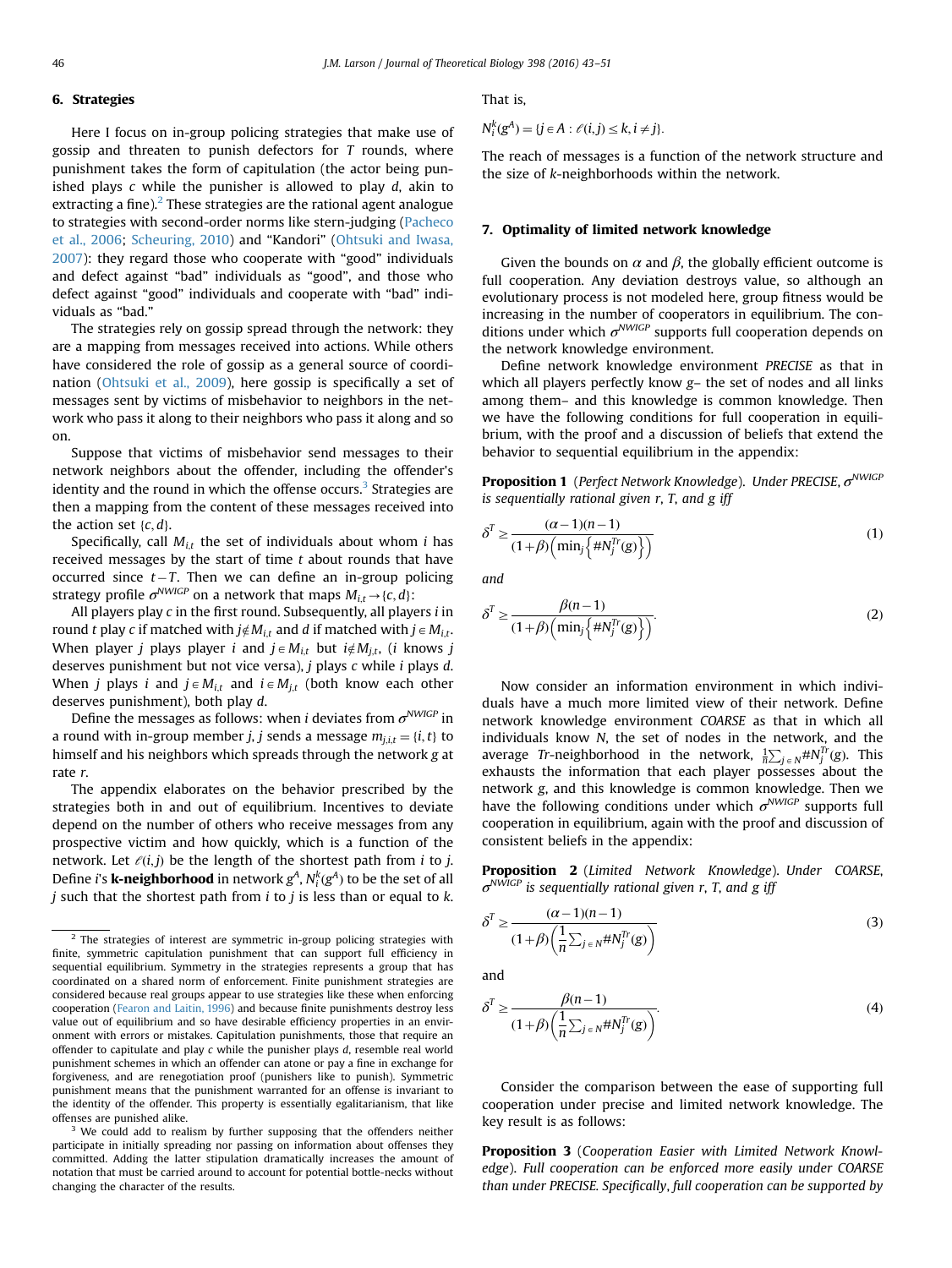a lower minimum discount factor under limited network knowledge than under perfect network knowledge.

The proof is in the appendix. The intuition for the difference is as follows: some individuals on a network would be tempting targets of defection, particularly those with the smallest Trneighborhoods. These individuals would spread messages about defections, but these messages have the narrowest reach. Consequently, the expected punishment for defecting against these individuals would be the weakest. When the precise network structure is common knowledge, these individuals can be identified, and so the strong incentives to defect against them must be countered.

When instead only a coarser view of the network structure is common knowledge, the network may offer tempting opportunities for defection, but they cannot be identified. If there is an individual who has a very small Tr-neighborhood, that person would be a tempting target if the precise network structure were common knowledge. However, since all individuals know only the mean and lack a more precise view of the structure, this opportunity remains concealed. So long as everyone knows that everyone knows that the mean Tr-neighborhood size is all anyone knows, full cooperation can be enforced.<sup>4</sup> The same general result holds under a variety of coarsenings, discussed in the appendix.

The extent to which enforcing cooperation is easier under limited network knowledge depends on the difference between the smallest Tr-neighborhood and the mean Tr-neighborhood– the extent to which the most peripheral network position is peripheral.

### 8. Conclusion

This paper accounts for the role that social networks play in spreading gossip among strategic agents who use social sanctioning to enforce cooperation in equilibrium. Doing so reveals that the social network structure and individuals' knowledge of the social network structure are strategically relevant and bear on a group's ability to enforce cooperation. It also reveals that precise knowledge of networks makes enforcing full cooperation harder, often strictly harder, than when group members merely have coarse representations of the networks in mind.

In an environment of multilevel selection [\(Pacheco et al., 2006;](#page-8-0) [Chalub et al., 2006\)](#page-8-0), groups comprised of individuals who know and recall their network with low precision would face a fitness advantage. This would be especially valuable in cases of strong selective pressure at the group level ([Bowles, 2006,](#page-8-0) [2009\)](#page-8-0), where an ability to ensure the cooperation of all group members in tasks like defense initiatives or emergency measures could mean the difference between fending off an invasion or surviving an environmental disaster and the demise of the group. This suggests that the regular finding that humans are quite poor at reproducing their social networks with accuracy and use heuristics and highly compressed representations to store their networks in memory may be evolutionarily relevant.

The evolutionary relevance of network knowledge is hinted at by a number of sources. Intuitively, knowledge of a network structure helps an individual determine how to navigate the social environment ([Janicik and Larrick, 2005](#page-8-0)). Empirical evidence suggests that knowing a network's structure can offer advantages to individuals [\(Krackhardt, 1992](#page-8-0); [Krackhardt and Hanson, 1993;](#page-8-0) [Morris, 1997](#page-8-0)), and theoretical models suggest that knowing the network structure allows social sanctioning that promotes group cooperation [\(Larson, 2016\)](#page-8-0). Moreover, there is a relationship between physical properties of the brain and social networks in general [\(Bickart et al., 2011;](#page-7-0) [Meyer et al., 2012](#page-8-0); [Sallet et al., 2011;](#page-8-0) [Zahn et al., 2007\)](#page-8-0), between memory capacity and social network size ([Stiller and Dunbar, 2007](#page-8-0)), and these relationships hold for online social networks as well ([Kanai et al., 2011\)](#page-8-0). Given that social networks may be shaped by natural selection ([Apicella et al., 2012\)](#page-7-0) and that knowledge of networks determines a social networks' impact on group fitness, it is plausible that natural selection also shapes the cognitive ability to store and recall networks.

That cognitive limits to knowing networks may be the product of natural selection suggests an additional implication: when individuals err in reproductions of their networks or of newly presented networks, they should err in ways that make cooperation more likely. Indeed, this appears to be the case. Individuals are more likely to add new links than to forget existing links, and the added links are those that alter the network structure in ways that would reduce the strongest incentives to behave uncooperatively [\(De Soto et al., 1968;](#page-8-0) [Freeman, 1992\)](#page-8-0).

# Appendix A

### A.1. Elaboration of strategies

Call  $M_{it}$  the set of individuals about whom i has received messages by the start of time  $t$  about rounds that have occurred since  $t-T$ . Then we can define an in-group policing strategy profile  $\sigma^{NWIGP}$  on a network that maps  $M_{i,t}\rightarrow{c,d}$ :

All players play c in the first round. Subsequently, all players *i* in round t play c if matched with  $j \notin M_{i,t}$  and d if matched with  $j \in M_{i,t}$ . When player *j* plays player *i* and  $j \in M_{it}$  but  $i \notin M_{it}$ , (*i* knows *j* deserves punishment but not vice versa), j plays c while i plays d. When *j* plays *i* and  $j \in M_{i,t}$  and  $i \in M_{j,t}$  (both know each other deserves punishment), both play d.

Define the messages as follows: when *i* deviates from  $\sigma^{N WIGP}$  in a round with in-group member *j*, *j* sends a message  $m_{i,i,t} = \{i,t\}$  to himself and his neighbors which spreads through the network g at rate r.

This strategy profile is analogous to behavioral strategies that instruct players to cooperate with those with a "good" reputation and defect against those with a "bad" reputation combined with higher-order assessments that those who comply with this rule maintain good standing and those who do not enter bad standing ([Ohtsuki and Iwasa, 2007](#page-8-0)).

Here players use gossip sent to them in the form of messages from victims of misbehavior to determine standing.  $M_{it}$  is the set of players known to  $i$  to be in bad standing at the start of period  $t$ .  $N\setminus M_{it}$  is then the set of players thought to *i* to be in good standing at the start of period t. Note that  $N\setminus M_{it}$  may contain someone who in fact misbehaved, but i simply has not heard gossip about this by the beginning of  $t$  and so regards that player to be in good standing. In this sense, a strategy that has  $i$  only punish those in  $M_{i,t}$  is "generous" ([Scheuring, 2010\)](#page-8-0). The conditions below ensure that rational agents playing this generous strategy are still incentivized to refrain from misbehaving.

<sup>&</sup>lt;sup>4</sup> The network knowledge environments considered here assume that all individuals have access to the same information: under PRECISE, all individuals know the network precisely, and under COARSE, all individuals know the same coarse measure of the network. It could be that individuals instead have heterogeneous knowledge of the network structure, some knowing the network more precisely than others. The character of the results holds for heterogeneous states of network knowledge: access to precise information reveal opportunities to defect that may make defecting more profitable for those who know about them than it would be if this information were concealed. Additionally, heterogeneous network knowledge also opens the possibility of differential abilities to exploit others since those with access to precise network knowledge would be able to exploit the peripheral network positions in ways that those without access to this knowledge could not, an intriguing subject of future research. Thanks to an anonymous reviewer for this suggestion.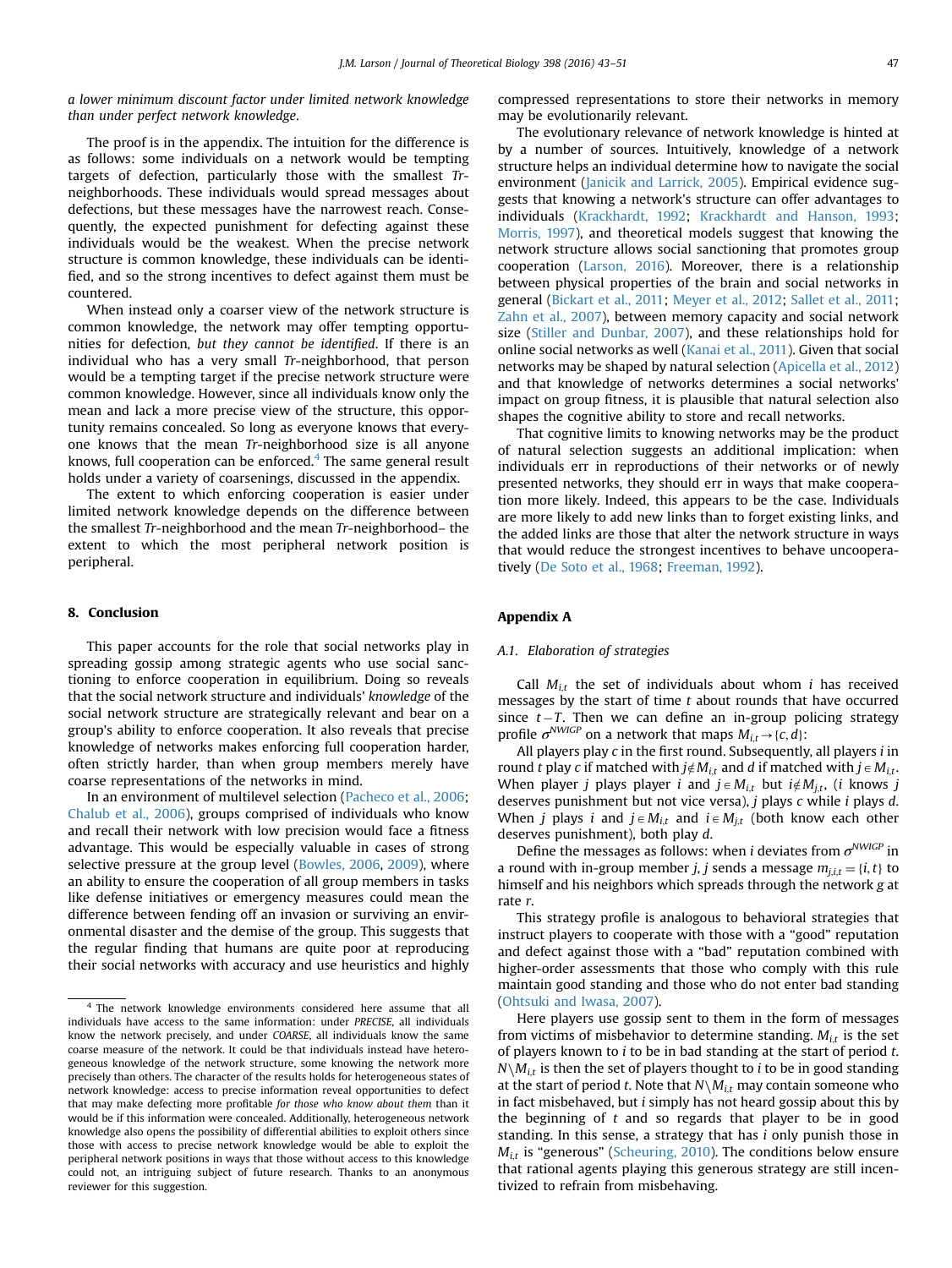All players are instructed to play  $c$  in the first round. Any time a player *i* plays someone in  $N \setminus M_{i,t}$  (about whom he has heard nothing bad), he is instructed to play c. Any time he plays someone in  $M_{it}$ , he is instructed to play d. When a player has misbehaved, he is to play  $c$  for the next  $T$  rounds, unless he plays someone in  $M_{i,t}$ , in which case he plays d. During these T rounds, anyone who has received gossip about his misbehavior is to play d against him.

Informally, a player i identifies misbehavior as any defection against him or resistance of punishment by him while  $i$  is in good standing. More precisely, a player i identifies misbehavior committed against him as the following: anyone playing d against him when  $i$  has not misbehaved  $-$  that is, when  $i$  has not played  $d$ against anyone in  $N\setminus M_{i,t}$  – in the last T rounds. This is true for anyone playing d against him, both in the case that it is played by someone in  $N\setminus M_{it}$ , and in the case that it is played by someone in  $M_{it}$  – someone resisting punishment. Any d played against *i* when *i* has misbehaved– has played d against at least one person in  $N \setminus N$  $M_{i,t}$  – in the last T rounds is not misbehavior. When *i* experiences misbehavior by opponent *j*, he sends a message saying so  $-$  who misbehaved and when – to his network neighbors which spreads as gossip through the network.

Key to the success of these strategies is that a player  $i$  can always identify misbehavior committed against himself. If he has misbehaved in the last  $T$  rounds, no action against him counts as misbehavior. If he has not misbehaved in the last T rounds, any d played against him counts as misbehavior. While i cannot be sure that, given that he misbehaved, any particular player playing d against him actually knew this, the conditions below ensure that this ambiguity does not have consequences for cooperation (essentially because no one would have the right information to exploit this).

Consequently, here cooperation can be supported even when different individuals have different access to gossip and hold different assessments of the same individuals. The conditions in [Propositions 1 and 2](#page-3-0) ensure that nonetheless, full cooperation can be supported in sequential equilibrium.

#### A.2. Proof of Proposition 1

**Proof.** Let  $C_t$  be the set of players in N who would incur no punishment according to  $\sigma^{NWGP}$  in t if the network were complete, and  $\overline{C}_t$  be the set of players in N who would incur punishment in t according to  $\sigma^{NWIGP}$  if the network were complete. Hence  $C_t$  are the "cooperators" in t,  $\overline{C}_t$  are the "defectors" in t,  $C_t \cup \overline{C}_t = N$  and # $(C_t \cup \overline{C}_t) = n$ .

If network g is incomplete, a player  $i \in N$  may be unaware of at least one defection for at least some of the time. Let  $C_{i,t}$  be the set of players that *i* does not know to be defectors at time *t*, and  $\overline{C}_{i,t}$  be the set of players that  $i$  knows to be defectors at time  $t$ . Clearly  $\overline{C}_{i,t} \subseteq C_t$  and once again  $C_{i,t} \cup \overline{C}_{i,t} = N$ .

Let  $K_{i,j,t,l}$  be the set of players who have received a message about *i*'s round with *j* that occurred in period *t* by period  $t + l$ . Let  $\overline{K}_{i,i}$  be the set of players in i's group that do not know about his round with *j* that occurred in *t* by period  $t+1$ . For  $i \in N$ ,  $K_{i,i,t,l} \cup$  $\overline{K}_{i,j,t,l} = N$  for any j.

If player  $k$  does not know about any of player  $i$ 's defections, then we can say that to player  $k$ ,  $i$  is an unknown defector (which is to say that  $k$  treats  $i$  as if he were a cooperator).

In the strategy profile  $\sigma^{NWIGP}$ , there are 6 possible ways to deviate from the strategy and "defect." A player i can defect while he is a cooperator by playing d against a cooperator/unknown defector (c1), or playing c against a known defector (c2). A player i can defect when he is a defector by playing d against a cooperator/ unknown defector when  $i$  is unknown (d1), playing  $d$  against a cooperator/unknown defector when  $i$  is known (d2), playing  $c$ 

against a defector when  $i$  is unknown (d3), or playing  $c$  against a defector when  $i$  is known (d4).

To establish sequential rationality, I will show that for any history and at any information set, a player prefers to comply with  $\sigma^{NWIGP}$  given the conditions above.

First consider a player  $i$  who has defected most recently in  $t-t^d$ and is contemplating defecting against opponent  $j$  whom  $i$  does not know to be a defector in period  $t$ . In other words,  $i$  is considering defecting via (d1). A defection in  $t$  would result in punishment until  $t+T$ . He, being a defector, already expected punishment until  $t+T-t^d$ . Cooperating in t is preferred iff

$$
\alpha - 1 \leq \sum_{l = T - t^{d} + 1}^{T - 1} \delta^{l} \left[ \frac{\#(C_{i,t+l}^{*} \cap K_{i,j,t,l})}{n - 1} (1 + \beta) + \frac{\#(\overline{C}_{i,t+l}^{*} \cap K_{i,j,t,l})}{n - 1} \alpha \right] + \delta^{T} \left[ \frac{\#(C_{i,t+T} \cap K_{i,j,t,T})}{n - 1} (1 + \beta) + \frac{\#(\overline{C}_{i,t+T} \cap K_{i,j,t,T})}{n - 1} \alpha \right]
$$

for any  $j \in N$  where  $C_{i,t+1}^*$  is the set of cooperators that *i believes* he<br>will know about in period  $t+1^5$  This condition is hardest to satisfy will know about in period  $t+1.5$  This condition is hardest to satisfy in the set of histories in which i's defection was in the previous period, i.e. where  $t^d = 1$ . The condition then becomes

$$
\alpha - 1 \leq \delta^T \left[ \frac{\#(C_{i,t+T} \cap K_{i,j,t,T})}{n-1} (1+\beta) + \frac{\#(\overline{C}_{i,t+T} \cap K_{i,j,t,T})}{n-1} \alpha \right]
$$

for any  $j \in N$ . In  $t+T$ ,  $C_{i,t+T} = A \setminus i$  and  $\overline{C}_{i,t+T} = \emptyset$  so the condition reduces to:

$$
\frac{\alpha - 1}{\delta^T} \le \min\left\{\frac{\#K_{ij,t,T}}{n-1}(1+\beta), \frac{\#K_{ij,t,T}}{n-1}\alpha\right\} \tag{5}
$$

for any  $j \in N$ .

To safeguard against (c1) defections, note that expected punishment from defecting via (c1) is the same as the expected punishment from defecting via (d1) when  $t^d = T^p$ , i.e. when the most recent defection was far enough in the nast. The above makes most recent defection was far enough in the past. The above makes clear that condition  $(7)$  is sufficient to prevent defections via  $(c1)$ .

Defections via (d2) incur the same expected punishment but gain  $\beta$  from playing d rather than c against an opponent's d. The condition is then

$$
\frac{\beta}{\delta^{T}} \le \min\left\{\frac{\#K_{ij,t,T}}{n-1}(1+\beta), \ \frac{\#K_{ij,t,T}}{n-1}\alpha\right\} \tag{6}
$$

for any  $j \in N$ .

Deviations according to  $(c2)$ ,  $(d3)$  and  $(d4)$  are trivially not preferred. Deviating according to (c2) and (d3) would entail foregoing the gains from issuing punishment and in doing so, earn punishment in return. Deviating according to (d4) would entail foregoing the chance to not incur a loss during punishment and earning punishment as a consequence.

Given the way information spreads along g,  $\#K_{ij,t,T} = \#N_j^{Tr}(g)$ <br>and if conditions (7) and (8) are satisfied for all players no Hence if conditions  $(7)$  and  $(8)$  are satisfied for all players, no player has an incentive to deviate in any history given any beliefs and so  $\sigma^{NWIGP}$  is sequentially rational. Since the binding conditions for sequential rationality are independent of beliefs, any consistent beliefs trivially extend the behavior to sequential equilibrium.□

# A.3. Proof of Proposition 2

**Proof.** The proof is nearly identical under limited network information to the proof under perfect network information. The only difference is that individuals do not know  $#K_{i,j,t,l}$  with precision. Instead, they hold beliefs over the number of others in this set for

<sup>&</sup>lt;sup>5</sup> Strictly speaking, the condition as written holds for  $t^d \geq 2$ , and should be written without the first sum for  $t^d = 1$ .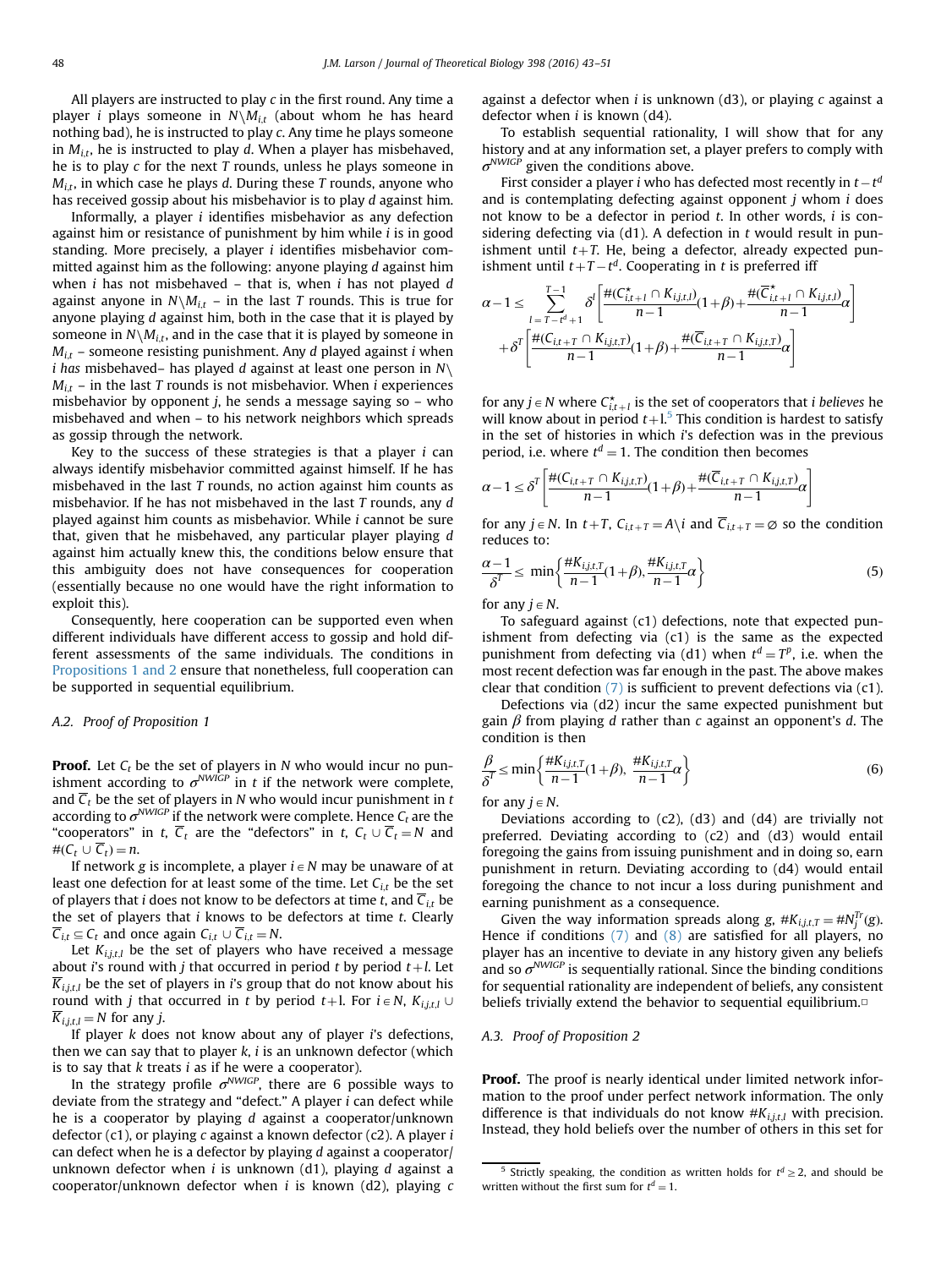<span id="page-6-0"></span> $l < T$ , and the know the expected number in this set for  $l=T$ . As in the above proof, any consistent beliefs will do because the binding case will again be independent of beliefs.

Use the same notation as above, and define the analogous term  $K_{i,j,t,l}^{\star}$  to be *i*'s beliefs about who will know about an interaction with *j* in *t* by  $t+1$ .

Once again to establish sequential rationality, I will show that for any history and at any information set, a player prefers to comply with  $\sigma^{NWIGP}$  given the conditions above.

First consider a player *i* who has defected most recently in  $t-t^d$ <br>dis contemplating defecting against opponent *i* whom *i* does and is contemplating defecting against opponent  $j$  whom  $i$  does not know to be a defector in period  $t$ . In other words,  $i$  is considering defecting via (d1). A defection in  $t$  would result in punishment until  $t+T$ . He, being a defector, already expected punishment until  $t+T-t^d$ . Cooperating in t is preferred iff

$$
\alpha - 1 \leq \sum_{l=T-t^{d}+1}^{T-1} \delta^{l} \left[ \frac{\#(C_{i,t+l}^{*} \cap K_{i,j,t,l}^{*})}{n-1} (1+\beta) + \frac{\#(\overline{C}_{i,t+l}^{*} \cap K_{i,j,t,l}^{*})}{n-1} \alpha \right] + \delta^{T} \left[ \frac{AVG\#(C_{i,t+T} \cap K_{i,j,t,T})}{n-1} (1+\beta) + \frac{AVG\#(\overline{C}_{i,t+T} \cap K_{i,j,t,T})}{n-1} \alpha \right]
$$

for any  $j \in N$  where  $C_{i,t+l}^*$  is the set of cooperators that *i believes* he will know about in period  $t + 1$ <sup>6</sup>. This condition is hardest to satisfy will know about in period  $t+1.6$  This condition is hardest to satisfy in the set of histories in which i's defection was in the previous period, i.e. where  $t^d = 1$ . The condition then becomes

$$
\alpha - 1 \le \delta^T \left[ \frac{AVG\#(C_{i,t+T} \cap K_{i,j,t,T})}{n-1} (1+\beta) + \frac{AVG\#(\overline{C}_{i,t+T} \cap K_{i,j,t,T})}{n-1} \alpha \right]
$$

for any  $j \in N$ . In  $t + T$ ,  $C_{i,t + T} = A \setminus i$  and  $\overline{C}_{i,t + T} = \emptyset$  so the condition reduces to:

$$
\frac{\alpha - 1}{\delta^T} \le \min\left\{\frac{AVG\#K_{i,j,t,T}}{n-1}(1+\beta), \frac{AVG\#K_{i,j,t,T}}{n-1}\alpha\right\} \tag{7}
$$

for any  $j \in N$ .

To safeguard against (c1) defections, note that expected punishment from defecting via (c1) is the same as the expected punishment from defecting via (d1) when  $t^d = T^p$ , i.e. when the most recent defection was far enough in the past. The above makes most recent defection was far enough in the past. The above makes clear that condition  $(7)$  is sufficient to prevent defections via  $(c1)$ .

Defections via (d2) incur the same expected punishment but gain  $\beta$  from playing d rather than c against an opponent's d. The condition is then

$$
\frac{\beta}{\delta^T} \le \min\left\{\frac{AVG\#K_{ij,t,T}}{n-1}(1+\beta), \frac{AVG\#K_{ij,t,T}}{n-1}\alpha\right\} \tag{8}
$$

for any  $j \in N$ .

Deviations according to (c2), (d3) and (d4) are trivially not preferred. Deviating according to (c2) and (d3) would entail foregoing the gains from issuing punishment and in doing so, earn punishment in return. Deviating according to (d4) would entail foregoing the chance to not incur a loss during punishment and earning punishment as a consequence.

Given the way information spreads along g,  $AVG#K_{i,j,t,T}$  $=\frac{1}{n}\sum_{j} #N_{j}^{Tr}(g)$ . Hence if conditions (7) and (8) are satisfied for all<br>players no player has an incentive to deviate in any history given players, no player has an incentive to deviate in any history given any beliefs and so  $\sigma^{NWIGP}$  is sequentially rational. Since the binding conditions for sequential rationality are independent of beliefs, any consistent beliefs trivially extend the behavior to sequential equilibrium. □

### A.4. Proof of Proposition 3

Enforcing full cooperation is supported by a lower minimum value of the discount factor  $\delta$  under limited network knowledge than under compete network knowledge.

**Proof.**  $\sigma^{NWIGP}$  is sequentially rational under network knowledge environment PRECISE given  $r$ ,  $T$ , and  $g$  iff

$$
\delta^T \ge \frac{(\alpha - 1)(n - 1)}{(1 + \beta)\left(\min_j \left\{\#N_j^{Tr}(g)\right\}\right)}
$$
(9)

and

$$
\delta^T \ge \frac{\beta(n-1)}{(1+\beta)\left(\min_j \left\{\#N_j^{Tr}(g)\right\}\right)}.
$$
\n(10)

 $\sigma$ <sup>NWIGP</sup> is sequentially rational under network knowledge environment COARSE given  $r$ ,  $T$ , and  $g$  iff

$$
\delta^T \ge \frac{(\alpha - 1)(n - 1)}{(1 + \beta)\left(\frac{1}{n}\sum_{j \in N} \#N_j^{Tr}(g)\right)}
$$
(11)

and

$$
\delta^T \ge \frac{\beta(n-1)}{(1+\beta)\left(\frac{1}{n}\sum_{j\in N} t N_j^{Tr}(g)\right)}.
$$
\n(12)

Restating the above conditions, the minimum discount factor that could support full cooperation under PRECISE is

$$
\delta_{precisemin} = \left[ \max \left\{ \frac{(\alpha - 1)(n - 1)}{(1 + \beta) (\min_j \{ \# N_j^{Tr}(\mathbf{g}) \})}, \frac{\beta(n - 1)}{(1 + \beta) (\min_j \{ \# N_j^{Tr}(\mathbf{g}) \})} \right\} \right]^{\frac{1}{2}}
$$

and under COARSE is

$$
\delta_{\text{limitedmin}} = \left[\max\left\{\frac{(\alpha - 1)(n - 1)}{(1 + \beta)\left(\frac{1}{n}\sum_{j \in N} t^{\text{H}} N_j^{\text{Tr}}(g)\right)}, \frac{\beta(n - 1)}{(1 + \beta)\left(\frac{1}{n}\sum_{j \in N} t^{\text{H}} N_j^{\text{Tr}}(g)\right)}\right\}\right]^{\frac{1}{T}}.
$$

For given  $\alpha$ ,  $\beta$ , g, r and T, if the left term is the maximum under precise network knowledge, the left term is the maximum under limited network knowledge, and vice versa. Since

$$
\begin{aligned}\n&\min_{j} \left\{ \#N_{j}^{Tr}(g) \right\} \leq \frac{1}{n} \sum_{j \in N} \#N_{j}^{Tr}(g), \\
&\frac{(\alpha - 1)(n - 1)}{(1 + \beta) \left( \min_{j} \left\{ \#N_{j}^{Tr}(g) \right\} \right)} \geq \frac{(\alpha - 1)(n - 1)}{(1 + \beta) \left( \frac{1}{n} \sum_{j \in N} \#N_{j}^{Tr}(g) \right)} \\
&\Longleftrightarrow \left[ \frac{(\alpha - 1)(n - 1)}{(1 + \beta) \left( \min_{j} \left\{ \#N_{j}^{Tr}(g) \right\} \right)} \right]^{\frac{1}{T}} \geq \left[ \frac{(\alpha - 1)(n - 1)}{(1 + \beta) \left( \frac{1}{n} \sum_{j \in N} \#N_{j}^{Tr}(g) \right)} \right]^{\frac{1}{T}}\n\end{aligned}
$$

which, if the left terms are the maximum, implies that

$$
\delta_{precisionin} \geq \delta_{limitedmin}.
$$
  
Likewise,

$$
\begin{aligned}\n&\min_{j} \left\{ \#N_{j}^{Tr}(g) \right\} \leq \frac{1}{n} \sum_{j \in N} \#N_{j}^{Tr}(g) \\
&\Longleftrightarrow \frac{\beta(n-1)}{(1+\beta)\left(\min_{j} \left\{ \#N_{j}^{Tr}(g) \right\}\right)} \geq \frac{\beta(n-1)}{(1+\beta)\left(\frac{1}{n}\sum_{j \in N} \#N_{j}^{Tr}(g)\right)}\n\end{aligned}
$$

<sup>&</sup>lt;sup>6</sup> Strictly speaking, the condition as written holds for  $t^d \geq 2$ , and should be written without the first sum for  $t^d = 1$ .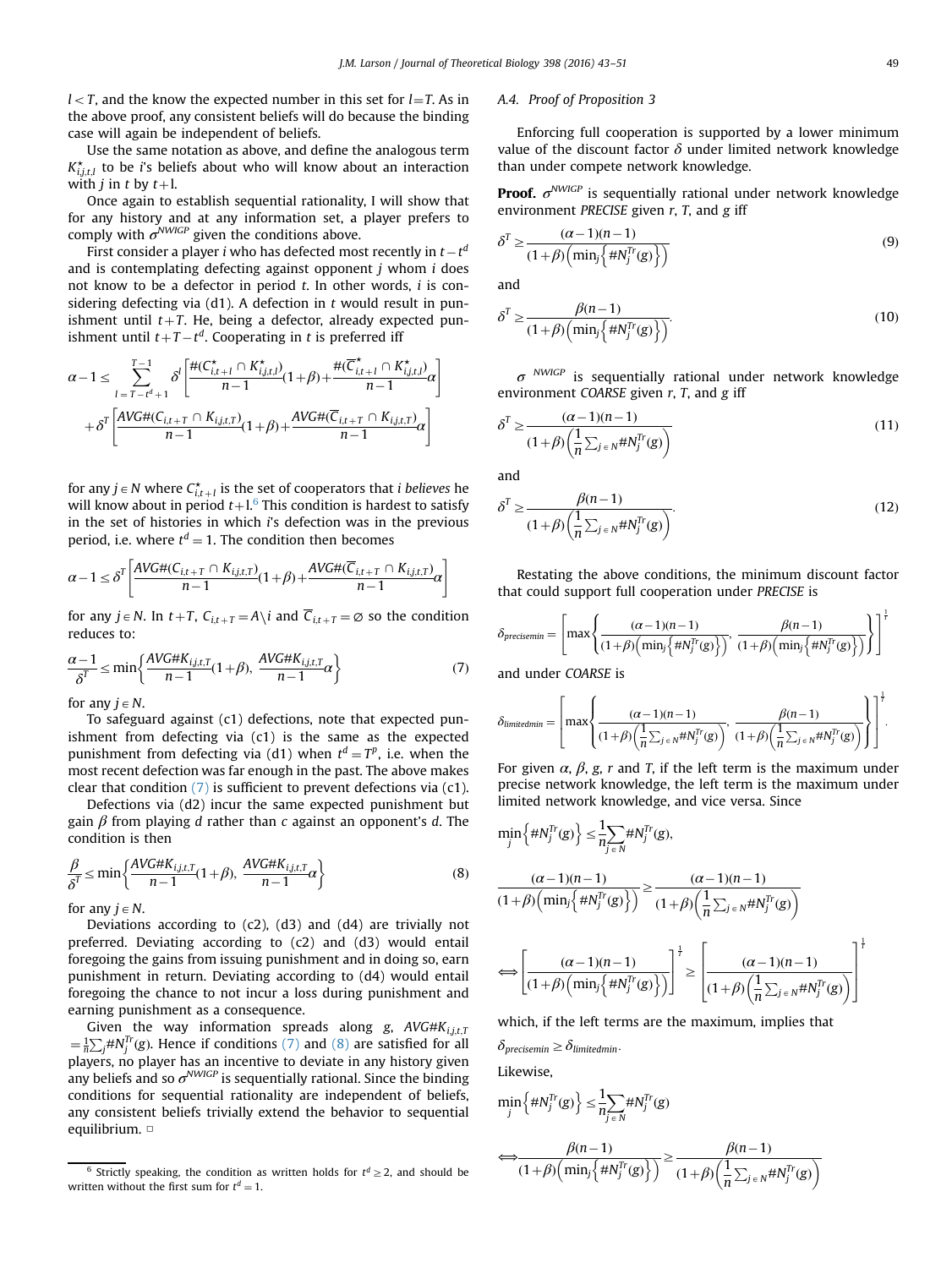1

<span id="page-7-0"></span>
$$
\Longleftrightarrow \left[\frac{\beta(n-1)}{(1+\beta)\left(\min_j\left\{\#N_j^{Tr}(g)\right\}\right)}\right]^{\frac{1}{T}} \geq \left[\frac{\beta(n-1)}{(1+\beta)\left(\frac{1}{n}\sum_{j\in N}\#N_j^{Tr}(g)\right)}\right]
$$

which, if the right terms are the maximum, implies that  $\delta_{\text{precision}} \geq \delta_{\text{limitedmin}}$ .

The difference between  $\delta_{\text{precision}}$  and  $\delta_{\text{limitedmin}}$  is increasing in the difference between  $\min_j \left\{ H N_j^{Tr}(g) \right\}$  and  $\frac{1}{n} \sum_{j \in N} H N_j^{Tr}(g)$ .  $\delta_{\text{precision}} = \delta_{\text{limitedmin}}$  only when  $\min_j \left\{ #N_j^{\text{Tr}}(g) \right\} = \frac{1}{n} \sum_{j \in N} #N_j^{\text{Tr}}(g)$ .<br>This is only the same when either the natural is a very name Tr This is only the case when either the network is a very rare  $Tr$ regular graph, or when  $Tr > diam(g)$ . Otherwise,  $\delta_{precision}$  $\delta$ <sub>limitedmin</sub> and so full cooperation is strictly easier to enforce under limited network information. Any true coarsening that conceals the identity of the most tempting victim has the same consequence.

# A.5. False gossip

A widely recognized drawback of punishing in response to gossip is the potential that the gossip contains false information. This concern arises in models in which myopic agents respond automatically to gossip they receive [\(Nakamaru and Kawata, 2004;](#page-8-0) [Nowak and Sigmund, 2005](#page-8-0); [Ohtsuki et al., 2009;](#page-8-0) [Nakamura and](#page-8-0) [Masuda, 2011](#page-8-0)) and is supported by experimental evidence which shows that subjects respond to gossip even when they also possess verifiable information ([Sommerfeld et al., 2007](#page-8-0)). The worry is that individuals could manipulate others through false gossip to the advantage of themselves, the disadvantage of others, and this gossip could lead to the unraveling of cooperation and the evolutionary success of uncooperative and or deceitful traits (though in some cases the presence of false gossip does not have pernicious consequences for cooperation in these models [\(Ghang and Nowak,](#page-8-0) [2015\)](#page-8-0).)

A model of strategic agents allows identification of the precise incentives to manipulate others with false gossip, and also reveals options for incentivizing truth-telling in equilibrium.

The conditions above ensure the successful enforcement of full cooperation in sequential equilibrium, assuming that gossip, specifically the messages sent from victims of misbehavior to their neighbors in network g, is truthful. If instead this assumption was relaxed so that the players were allowed to strategically choose the content of their messages, a related set of strategies could enforce both full cooperation and truth-telling in equilibrium (related to a nested model to do so among non-strategic agents in [Scheuring \(2010\)\)](#page-8-0).

Relaxing the truth-telling assumption would admit two ways to issue false gossip: (1) falsely claim to have been the victim of a defection, or (2) withhold gossip when victimized by a defection. When strategic agents choose their actions, as they do in the above model, as well as the content of the gossip about their actions, which by assumption they do not do in the above model, manipulative lying is possible. However, only some instances of it would be profitable.

Lying via option (2) would not be individually profitable. Withholding information that an opponent  $j$  defected offers no gain to victim i. Spreading this gossip allows future punishment of  $j$ , withholding it prevents future punishment of  $j$ ; preventing punishment of j offers no payoff gain to i.

Consider lies via option (1). These could only be profitable if the lies allow the liar to defect on the subject of the lies in the future with reduced punishment. Consider an example: *i* falsely claims that  $j$  defected. This has two consequences. One, those who act on the false message and randomly encounter  $j$  punish  $j$ ; this is payoff-irrelevant to *i*. Two, if *i* then encounters *j* and defects on *j*, the lie would affect i's payoff if someone who would have punished  $i$  for this defection in response to  $j$ 's message instead believes the action to have been punishment for j's supposed earlier defection and refrains from punishing i. If the set of individuals who refrain from punishing  $i$  is large enough,  $i$  could find lying profitable, and could prefer to behave uncooperatively.

The size of this set, and so the incentives i faces to lie, depends on i's network position (which affects how widely i's lie spreads),  $j$ 's network position (which affects how widely  $j$ 's message that  $i$ defected spreads), and what players who receive conflicting information do in response. Any player who receives both iaposs lie and j's later message that  $i$  defected can detect a conflict – if  $i$ was telling the truth,  $i$ 's message cannot be correct; if  $j$  was telling the truth, i's message cannot have been correct.

In order to incentivize  $i$  to tell the truth, it must be that his expected gain from lying does not exceed the expected cost. For some parameter values, the chance of being able to defect against the subject of a lie in the near future and suffer sufficiently reduced consequences for it is too remote for the lie to be profitable, so  $i$  is automatically incentivized to tell the truth. If lying is tempting enough, though, one way to ensure truth-telling is to have players play strategies that respond negatively to the presence of conflicting information (which is consistent with observed human reactions to false gossipers [\(Kroupa, 2014](#page-8-0)). For instance, upon receiving conflicting information regarding players i and j, players could switch to a grim strategy of always play  $d^2$ . So long as this will result in a prospective liar suffering enough in expectation from the unraveling of cooperation he would trigger with his lie relative to his expected gain from lying in the first place, cooperation and truth-telling could be supported in equilibrium and the results about network structure and knowledge would continue to hold.

This mechanism for incentivizing truth-telling nests the cooperation game within a truth-telling game. Of course real human agents may use a variety of methods in addition to or instead of socially sanctioning liars to deal with the risks of false gossip. Experimental studies show that individuals feel naturally com-pelled to share information about misbehavior with others [\(Fein](#page-8-0)[berg et al., 2012\)](#page-8-0), which may counteract an inclination to construct lies. Experiments also show that a greater volume of gossip may attenuate the negative affects of false gossip ([Sommerfeld et al.,](#page-8-0) [2008\)](#page-8-0). Moreover, individuals may have developed psychological adaptations early on to suss out the veracity of gossip ([Hess and](#page-8-0) [Hagen, 2006\)](#page-8-0). Whatever exact method they use to deal with liars, human groups can sustain cooperation with gossip that spreads through social networks.

### References

- [Apicella, C.L., Marlowe, F.W., Fowler, J.H., Christakis, N.A., 2012. Social networks and](http://refhub.elsevier.com/S0022-5193(16)00158-2/sbref1) [cooperation in hunter-gatherers. Nature 481 \(7382\), 497](http://refhub.elsevier.com/S0022-5193(16)00158-2/sbref1)–501.
- [Bernard, H.R., Killworth, P.D., Sailer, L., 1980. Informant accuracy in social network](http://refhub.elsevier.com/S0022-5193(16)00158-2/sbref2) [data IV: a comparison of clique-level structure in behavioral and cognitive](http://refhub.elsevier.com/S0022-5193(16)00158-2/sbref2) [network data. Social Netw. 2 \(3\), 191](http://refhub.elsevier.com/S0022-5193(16)00158-2/sbref2)–218.
- [Bernard, H.R., Killworth, P.D., Sailer, L., 1982. Informant accuracy in social-network](http://refhub.elsevier.com/S0022-5193(16)00158-2/sbref3) [data V. An experimental attempt to predict actual communication from recall](http://refhub.elsevier.com/S0022-5193(16)00158-2/sbref3) [data. Social Sci. Res. 11 \(1\), 30](http://refhub.elsevier.com/S0022-5193(16)00158-2/sbref3)–66.
- [Bickart, K.C., Wright, C.I., Dautoff, R.J., Dickerson, B.C., Barrett, L.F., 2011. Amygdala](http://refhub.elsevier.com/S0022-5193(16)00158-2/sbref4) [volume and social network size in humans. Nat. Neurosci. 14 \(2\), 163](http://refhub.elsevier.com/S0022-5193(16)00158-2/sbref4)–164.
- [Bondonio, D., 1998. Predictors of accuracy in perceiving informal social networks.](http://refhub.elsevier.com/S0022-5193(16)00158-2/sbref5) [Social Netw. 20 \(4\), 301](http://refhub.elsevier.com/S0022-5193(16)00158-2/sbref5)–330.

<sup>7</sup> This requires a condition on the presence of cycles in a network to ensure that for every possible false message, at least one person would receive both the false message and a conflicting message.